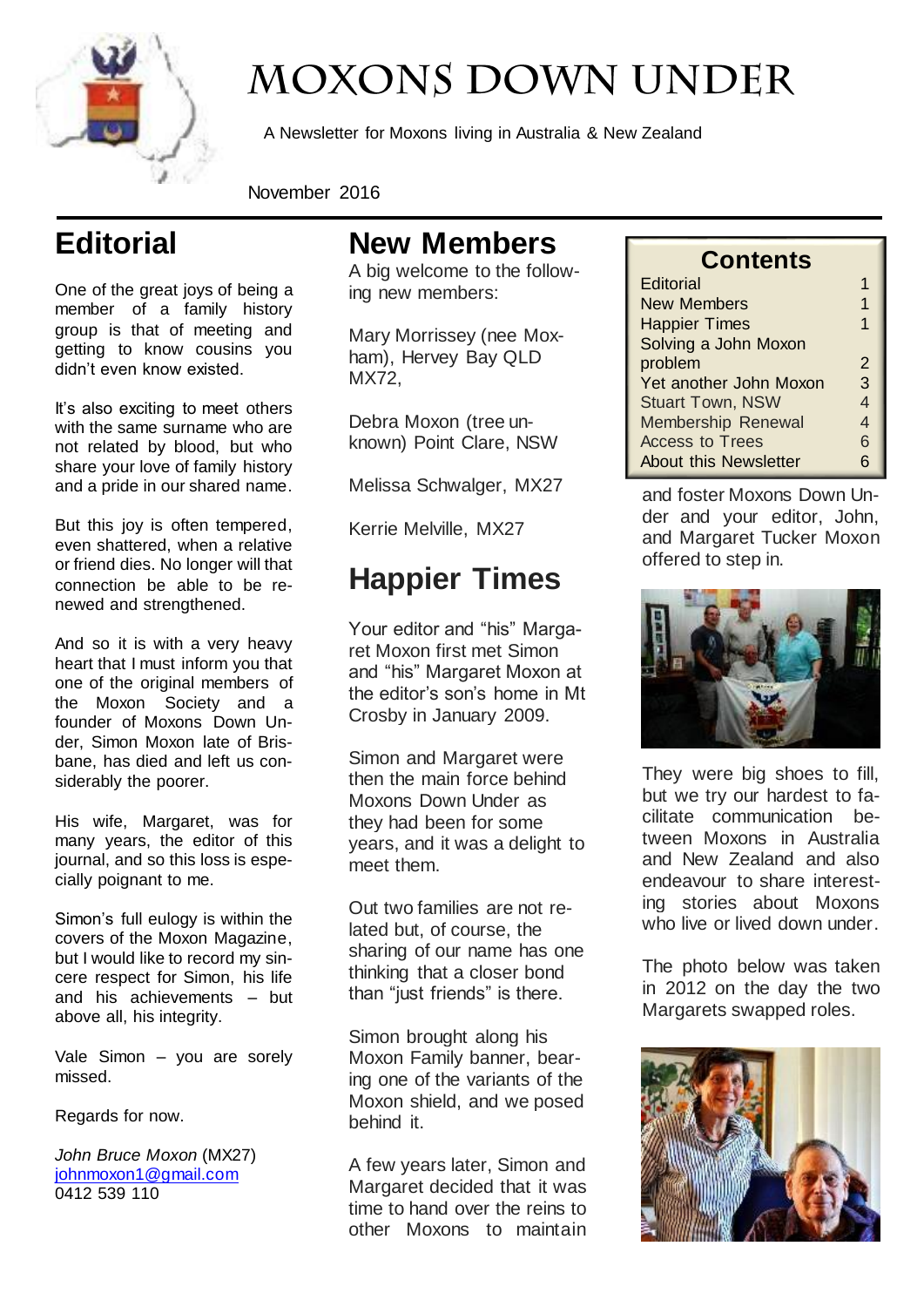#### **Solving a "John Moxon" problem**

Ever since I've been searching Australian newspapers for Moxon records – thanks TROVE – I've wondered which family John Moxon, shell collector at Maitland in 1855 belonged to.

Was he the colonial born son John (1804) of convict Thomas Moxon who arrived on the Third Fleet, member of the MX27 tree (Moxons of Silkstone)? Was he related to the Bathurst Moxons, who traced their ancestry back to Stewkley, Cambridgeshire and prior to that to the Moxons of Cawthorne, Yorkshire?

Here is the newspaper article – one of a few – which piqued my interest.

#### General Advertiser (NSW : 1843 - 1893) / Sat 30 Dec 1854 /

VIOLENT ASSAULT.-John Moxon, shell boatman, was yesterday charged before Major Crummer and Mr. Lang with having on Saturday, 23rd December, violently assaulted at the Falis, West Maitland, John Austin, shell boatman, by striking him with a boat paddle, and breaking his arm. Attorney for the complainant, Mr. Mullen; for the defendant, Mr. Briggs. John Austin was up at the Falls on Saturday, and bad got his boat aground after having been unloaded, and was waiting for the tide to come down the river, when defendant's boat came up, just before complainant's boat was afloat, and w dingy which was fastened to the boat of defendant swung across the channel; complainant asked him three times to shift the dingy to allow him to pass before he would do so; defendant said he had no business that way at all. and when passing defendant took up the dingy's paddle, and with both hands made a blow at complainant's head, which he warded off by his right arm, which was broken by the blow. Dr. Scott set it on Sunday morning, and re-set it on Monday, and complainant was told it would re-<br>quire to remain in splints till the 15th of next Cross-examined: There were three month.

persons present when the quarrel took place, Moxon's mate, the man drawing the shells, and the boy belonging to complainant's boat. William Wallace, the boy, and John Brisbane, the man drawing the shells, both confirmed the evidence of complainant; the boy adding that Austin before being struck, when they had words, said "if you repeat these words again I will slap you on the side of the head;" and Brisbane added that the pole was sufficient to kill a horse, and that after the blow had been struck Austin said, " You have broken my arm, don't strike with a stick, but come ashore and I'll fight you with one hand." Two witnesses were called for the defence, namely James Cooper and Nicholas Here, whose evidence went to prove that it was Austin who fouled Moxon's boat, and that he used most insulting language, threatening to throw him over the boat, and had one foot on the gunwale to effect his purpose when struck by defendant, and that he then went to his own boat, lifted a pole with both hands, and attempted to job defendant. The case was remanded till to-day, for the evidence of Dr. Scott.

Following Dr Scott's evidence, the bench committed John Moxon for trial at the Quarter Sessions for the assault on John Austin. Subsequently, the jury found him guilty and he was sentenced to twelve

> months gaol with hard labour at Parramatta gaol.

#### **The gaol record was the key to solving the problem**.

This John was not a Moxon at all! He was a Moxham. He was not a convict or even an emancipist, rather he was a free settler, having arrived from Dorset in 1849, with his wife Marina.

And an ancestor of one of our newest members, Mary Morrissey (nee Moxham) from Hervey Bay Qld.

The gaol record is quite detailed, giving his arrival date and ship – the Emigrant – and a detailed physical description. He had a sallow complexion, light hair and blue eyes.

He also had two tattoos, a woman on his right forearm

and a flag on his right hand. He was nearly 5'7" in height, above average for this period. He was a labourer, from the village of Sixpenny Handley, near the Wiltshire border.

He'd married Marina immediately prior to their emigration, and by the time he was convicted, he had three children. The next child in his large family was born in 1857 so he quickly rejoined the family after his incarceration. All but two of his 12 children survived infancy. Thus he established a new Moxham dynasty in Australia. All were born in the Hunter region, but some moved further afield, mainly to Sydney.

Sadly, in 1875, John Moxham attempted to commit suicide – a crime at that time. Was he depressed? Or was he suffering a painful illness or accident? At any event, he survived till the good age of 80, dying at Parramatta in 1897.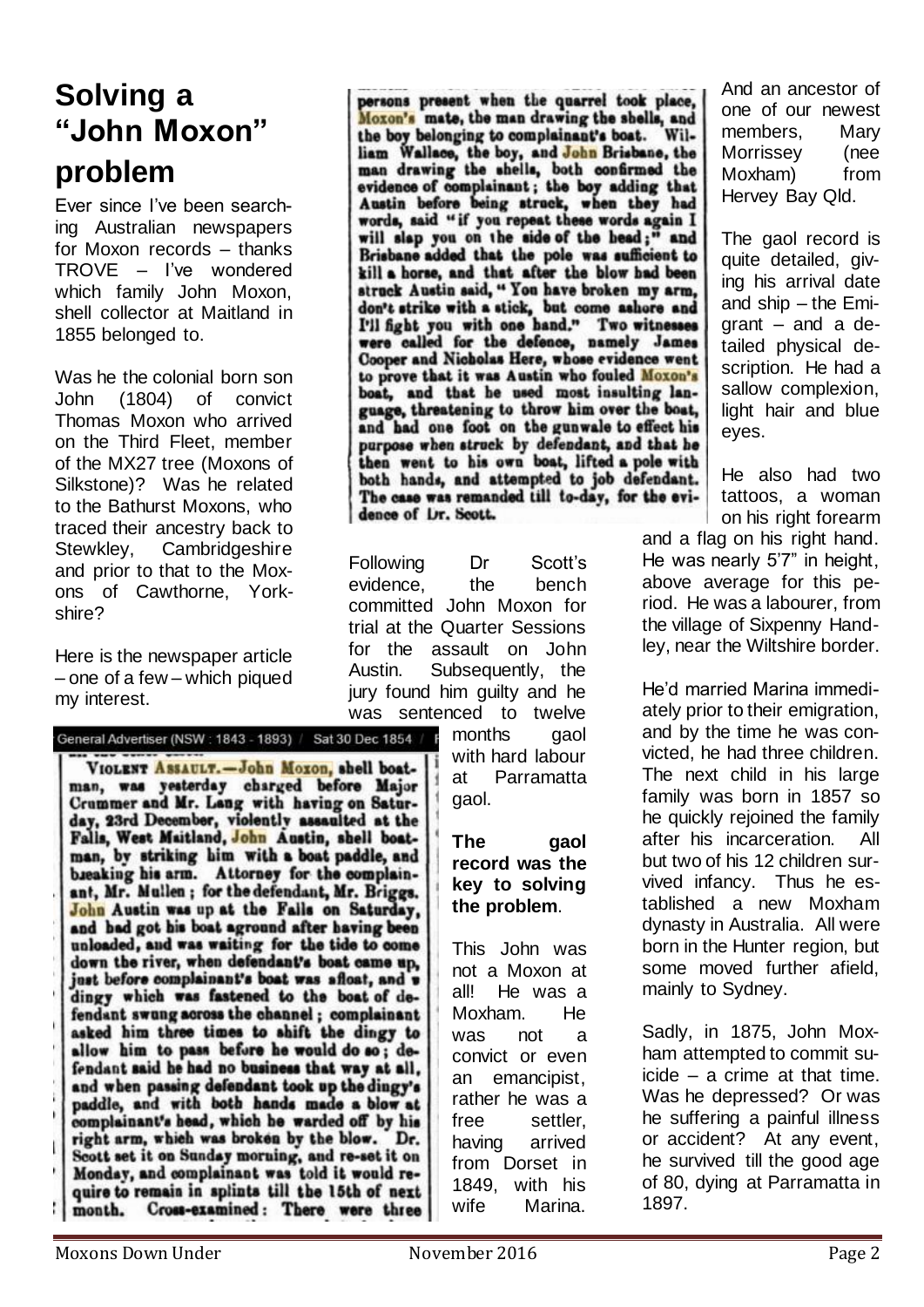Because he and some of his family moved to Parramatta and Granville in the latter part of the century, they could easily be mistaken for belonging to the MX59 Moxhams from Ireland, who also settled around the Parramatta area.

There is every indication (but yet to be confirmed) that this John Moxham's family, which is MX72 Moxhams of Dorset and Hunter region, is connected to the larger Moxham family MX37 of Chippenham and Ebbesbourne Wake, Wiltshire.

*Margaret Tucker Moxon*

## **Yet another John Moxon, Larkins, 1817**

John Moxon of Ferrybridge in Yorkshire, born about 1795, was convicted of highway robbery at the York Assizes on 8th March 1817, aged 22.

He was sentenced to death, but like many others at the time, this sentence was commuted to transportation for life.

He was one of 250 convicts who arrived on the Larkins in November 1817. The average sentence amongst these convicts was 10 years, but John Moxon was one of 101 lifers on board.

The voyage took 125 days and there were three deaths on board, not a bad record. The surgeon superintendent

was William McDonald. This was his second convict voyage. There is a surgeon's diary available.

There is confusion about John Moxon's place of origin. Some records state Ferrybridge, others state Thorpe. There are many places which were identified as Thorpe. My best guess is that the Thorpe referred to was Thorpe Audlin which is within walking distance of Ferrybridge - 6.6 miles, and both are close to Pontefract Maybe he could have been a member of MX06.



In November 1818 he was on the list of prisoners sent to Newcastle per "Lady Nelson". In the 1820 muster he was listed as in government employment. This could have been in the Newcastle mines or he could have been in a chain gang building roads or public buildings.

Early records have him working for the well-known Throsby family at Liverpool. He was given a ticket

of leave in 1838, meaning he could work for himself under strict conditions.

In 1842 he was sent to firstly Berrima Gaol and finally Darlinghurst gaol, so it seemed he could not keep out of trouble.



In fact, his gaol record describes his conduct as "very bad". In September 1842 he was listed at Parramatta Gaol where he was assigned to the treadmill. He must have been on remand at this stage.

In October he was transferred to Goulburn to be "dealt with" and was convicted of forgery. His punishment was two years in leg irons. He was a ticket of leave man at this stage, so he

forfeited his chance of freedom for the foreseeable future.

He was described as 6 feet tall (far taller than average), sallow complexion, hazel eyes, and a farm labourer. In Berrima gaol he was listed as a Protestant, but at Parramatta and Darlinghurst as a Catholic. Clerical error or deliberately misleading?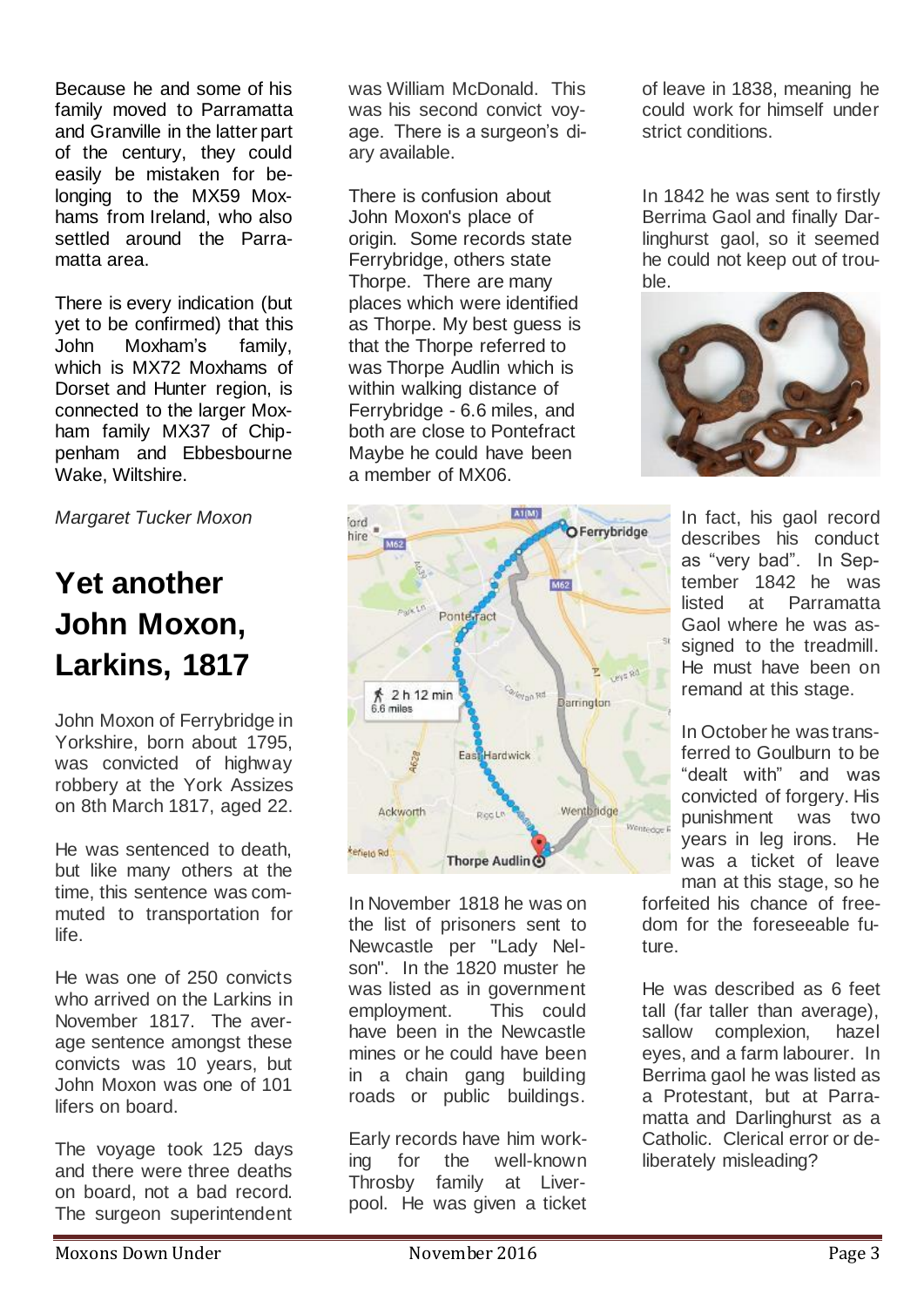He was given a conditional pardon in March 1850, many years after other lifers, probably because of his behaviour. (NSW State Records New South Wales, Australia, Convict Registers of Conditional and Absolute Pardons 1791-1867). A conditional pardon meant that he could not return to any part of the United Kingdom or Ireland.

Ferrybridge is just north of Pontefract and the intersection of the M1 and M62 motorways. No doubt it is much changed since his birth in about 1795. I wonder if one of our Moxon families has claimed him?

More research needs to be undertaken for this convict. It is fortunate that convicts were usually described by the ship on which they arrived in the colony, since it is otherwise difficult sorting out all the John Moxons! - a popular name even in the early nineteenth century.

*Margaret Tucker Moxon*

#### **Stuart Town, NSW**

Regular readers will recall that the descendants and others related to Alfred Moxon have gathered a couple of times in Moxon Park in Stuart Town to celebrate Alfred's history.

It is pleasing to note that the Stuart Town Advancement Association's (STAA) application for the council's Stronger Community Fund

has been approved and it will allow a permanent sheltered stage (with electricity) to be built in Moxon Park. This would be used not just for the Back to Ironbarks festival, but for any public event.



Stuart Town has a website: [www.stuarttown.com.au/](http://www.stuarttown.com.au/) and a Facebook page: [www.face](http://www.facebook.com/StuartTownNSW/)[book.com/StuartTownNSW/](http://www.facebook.com/StuartTownNSW/) You can, of course, just

search for Stuart Town in either a search engine, like Google, or within Facebook to find these pages.

Both the website and the FB page have links to a video report on the 2016 Back to Ironbark Festival which features that year's Moxon reunion.

### **Membership Renewal**

Yes, it's that time of year again and we ask that you all renew your membership for 2017.

> We are not a big organisation – some 40 members in Australia and three in New Zealand, so every dollar helps us to continue to produce

this newsletter and distribute it.

When you are renewing please note that you can pay by cheque or by direct bank deposit (eft).

If you choose to use eft, please remember to put your name as the "reference", so Margaret knows just who has paid.



Alf Moxon's cottages on the right and his garage to their left. That area is now the site of Moxon Park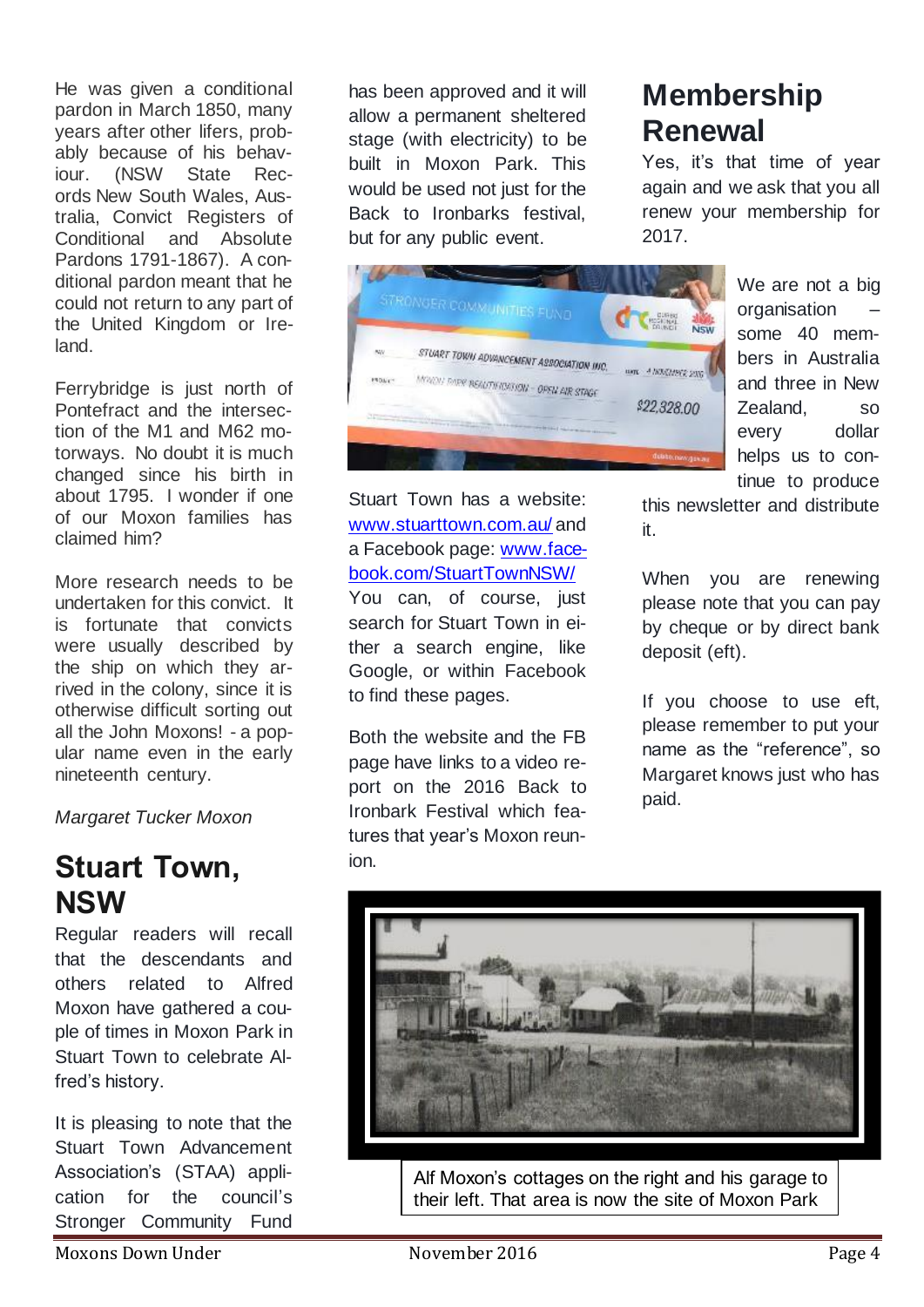And, while you're at it, why not encourage another family member to join as well?

#### **Access to The Moxon Society's Ancestry trees**

Have you asked for access to the Moxon Society tree to which your family belongs for example MX27 Moxons of Silkstone, or MX01 Moxons of Cawthorne? You do not have to be a member of Ancestry to look at a tree. All members of our Society can ask for Read only access to their tree. Just send an email to Margaret at [webmas](mailto:webmaster@moxonsociety.org)[ter@moxonsociety.org](mailto:webmaster@moxonsociety.org) or to Chris Moxon in England at [membership@moxonsoci](mailto:membership@moxonsociety.org)[ety.org](mailto:membership@moxonsociety.org)

You'd be surprised at what you might find. Additionally, you may know of gaps in the tree, particularly in relation to deceased uncles, aunts, grandparents etc on your Moxon side. Please let one of us know if you find errors or incomplete data.

#### **Family History Diploma**

Margaret is now 60% through the Diploma of Australian Family History, being taught online through the University of Tasmania. She is loving almost every moment, and treasures the support the teaching staff and students offer through the unit discussion groups and various Facebook groups.

Have you thought of doing it? Many of the units are cost free.

Please email Margaret (see below) with attachments. Thank you.

#### **Where and When?**

Where did your Moxon ancestors live when they first came to Australia?

It would useful to know this information so we can fill in some gaps.

It would be particularly useful as well if you have any old photos of your ancestors at work or play in those places.

In addition, it might be fun to search Trove, the National Library's newspaper, magazine and book site where you can search for your ancestor and see if she or he made the news.

If you do find information, please pass it on to Margaret, preferably by email so she gets the link and can follow it up if needs be.

And while we are in the begging mode, can we ask yet again for stories that we can publish so that other members can learn more about your family?



Moxons Down Under Newsletter is produced for the benefit of the members of the Moxon Society who live in Australia and New Zealand.

Contributions are very welcome. Your editor is very happy to assist with the writing of items.

The Editor is John Bruce Moxon (MX27) [johnmoxon1@gmail.com](mailto:johnmoxon1@gmail.com) 0412 539 110

Our Co-ordinator is Margaret Tucker Moxon. [marga](mailto:margaret.tucker2153@gmail.com)[ret.tucker2153@gmail.com](mailto:margaret.tucker2153@gmail.com) Phone: 02 9636 7752

Post to: 21/6 Amicitia Cct Northmead NSW 2152

#### **Season's Greetings**

Well!!!

How time flies, the cricket's on, it's warming up, and Christmas will be on us on no time at all.

Margaret and I wish you all the very best for the festive season and hope that you and yours have a wonderful break, maybe catch up with family not seen so often, and generally have a bonza time.

When you've recovered, you might like to think about whether a Moxon Muster for all Moxon families would appeal, and if so, where it should be held and when.

Please let us know.